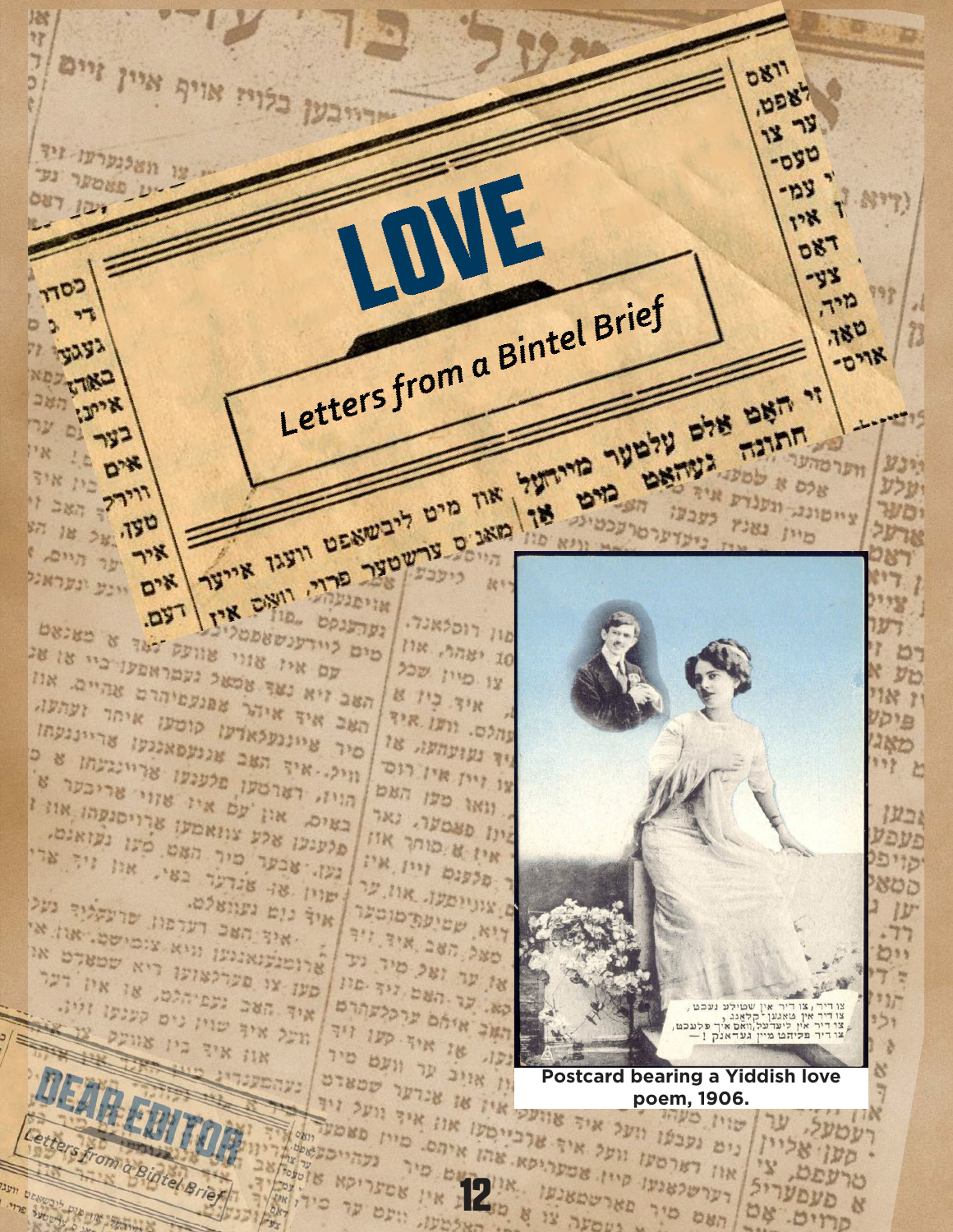

Dear Editor,

 I am a young man of twenty-one; I have a seventeen-year-old cousin, and she and her parents would like me to marry her. I like the girl. She's educated, American-born, not badlooking. But she's quite small.

That is the drawback: for her age, she is very short. And I happen to be tall. So when we walk down the street together, people look at us as a poorly matched couple. Another thing: she is very religious, and I am a freethinker. I ask you, esteemed Editor, could this lead to an unpleasant life if we were to marry? I wait impatiently for your answer.

Sympathetic

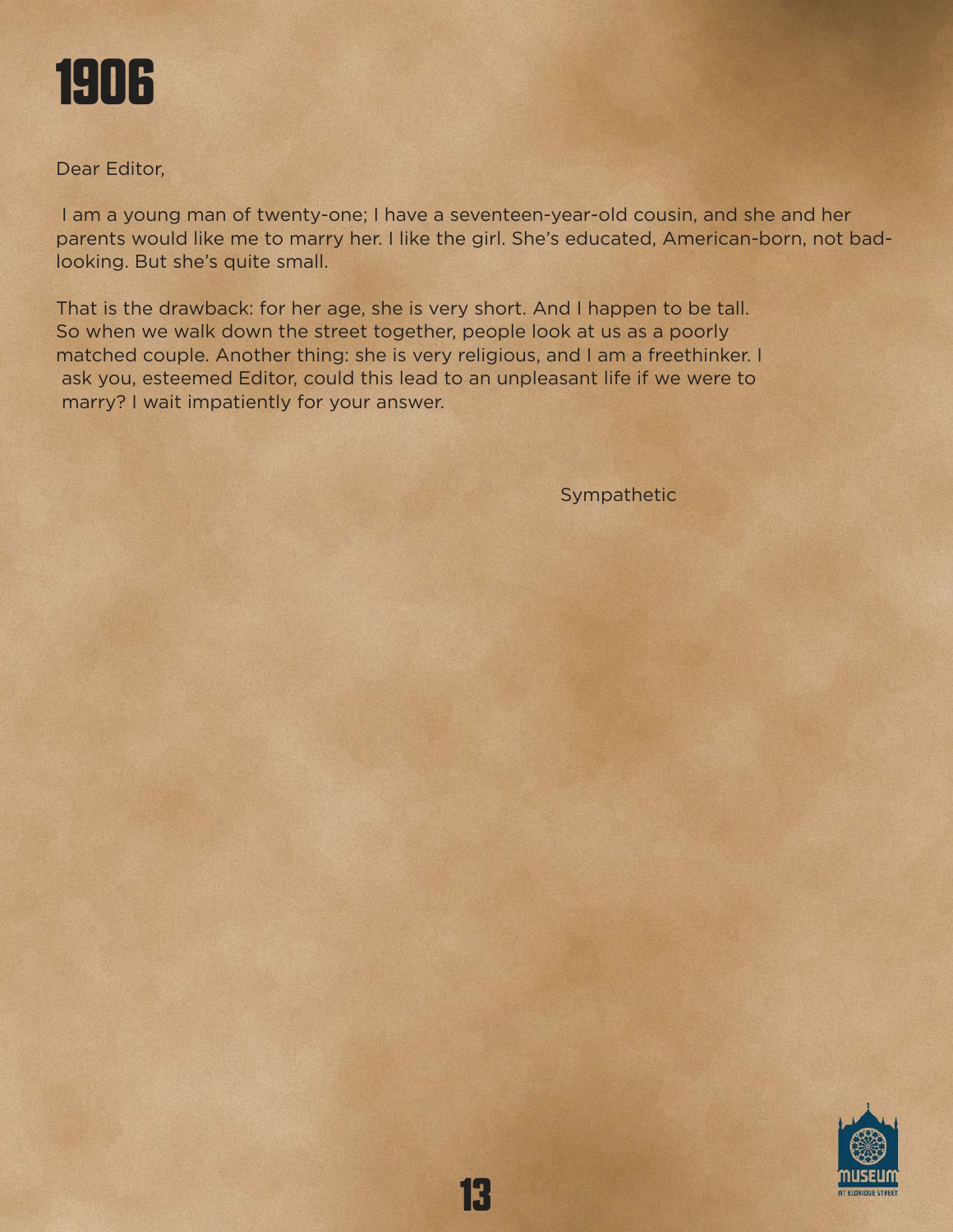

DEAR ED

etters from a Bintel Brief

## Worthy Editor,

I was born in America and my parents gave me a good education. I studied Yiddish and Hebrew, finished high school, completed a course in bookkeeping and got a good job. I have many friends, and several boys have already proposed to me.

Recently I went to visit my parents' home town in Russian Poland. My mother's family in Europe had invited my parents to a wedding, but instead of going themselves, they sent me. I stayed at my grandmothers with an aunt and uncle and had a good time.

It was lively in the town. There were many organizations and clubs and they all accepted me warmly, looked up to me- after all, I was a citizen of the free land, America. Among the social leaders of the community was an intelligent young man, a friend of my uncle's, who took me to various gatherings and affairs.

He was very attentive, and after a short while he declared his love for me in a long letter. I had noticed that he was not indifferent to me, and I liked him as well. I looked up to him and respected him, as did all the townsfolk. My family became aware of it, and when they spoke to me about him, I could see they thought it was a good match,.

He was handsome, clever, educated, a good talker and charmed me, but I didn't give him a definite answer. As my love for him grew, however, I wrote to my parents about him, and then we came officially engaged.

A few months later we both went to my parents in the states and they received him like their own son. My bridegroom immediately began to learn English and tried to adjust to the new life. Yet when I introduced him to my friends they looked at him with disappointment. "This 'greenhorn' is your fiance?" they asked. I told them what a big role he played in his town, how everyone respected him, but they looked at me as if I were crazy and coffled at my words.

At first I thought, Let them laugh, when they get better acquainted with him they'll talk differently. In time, though, I was affected by their talk and began to think, like them, that he really was a "greenhorn" and acted like one.

**14**